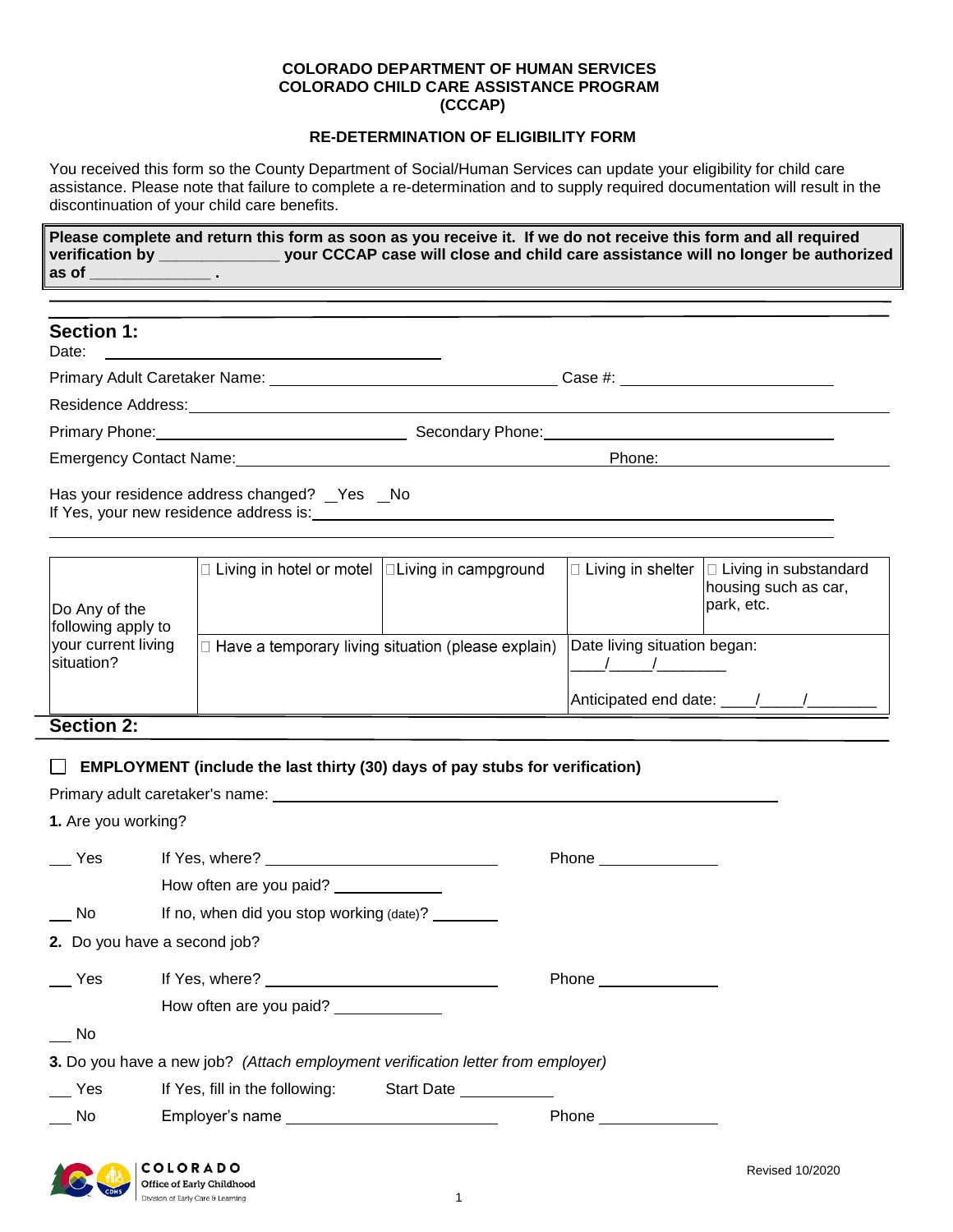|  | Is the new job in addition to the old job? | Yes | No. |
|--|--------------------------------------------|-----|-----|
|  |                                            |     |     |

**4.** Are there two adult caretakers in your home? (If you are a teen parent do not include your parents) Yes \_\_\_\_\_\_\_No lf Yes, answer questions 5 - 7

|                   | 5. Is he/she working?                                                                |                                                                              |  |
|-------------------|--------------------------------------------------------------------------------------|------------------------------------------------------------------------------|--|
| Yes               |                                                                                      | Phone _______________                                                        |  |
|                   | How often are you paid? _____________                                                |                                                                              |  |
| No                | If no, when did you stop working (date)? ________                                    |                                                                              |  |
|                   | 6. Does he/she have a second job?                                                    |                                                                              |  |
| Yes               |                                                                                      | Phone _______________                                                        |  |
|                   | How often are you paid? _____________                                                |                                                                              |  |
| No.               |                                                                                      |                                                                              |  |
|                   | 7. Does he/she have a new job? (Attach employment verification letter from employer) |                                                                              |  |
| Yes               | If Yes, fill in the following: Start Date                                            |                                                                              |  |
| No                | Employer's name __________________________                                           |                                                                              |  |
|                   | Is the new job in addition to the old job? Yes No                                    |                                                                              |  |
| <b>Section 3:</b> |                                                                                      |                                                                              |  |
|                   | <b>EDUCATION/TRAINING</b>                                                            |                                                                              |  |
|                   |                                                                                      |                                                                              |  |
| 8.                | Are you in training? __________ Yes __________ No                                    |                                                                              |  |
|                   | ________ Yes _________ No<br>Are you in school?                                      |                                                                              |  |
|                   |                                                                                      |                                                                              |  |
| 9.                | Are you in training? The Mesa Theory No                                              |                                                                              |  |
|                   |                                                                                      |                                                                              |  |
| <b>Section 4:</b> |                                                                                      |                                                                              |  |
|                   | <b>JOB SEARCH/DISABILITY</b>                                                         |                                                                              |  |
|                   | Primary adult caretaker name:                                                        |                                                                              |  |
|                   | <b>10.</b> Are you looking for a job?<br><b>Example ST</b>                           | <b>Solution</b> No                                                           |  |
|                   | $\rule{1em}{0.15mm}$ Yes<br>Are you disabled?                                        | If yes, start date?<br><u>If</u> yes, start date?<br>$\rule{1em}{0.15mm}$ No |  |
|                   | If yes, is the disability ______ permanent or ______ temporary?                      |                                                                              |  |
|                   |                                                                                      |                                                                              |  |
|                   | If yes, expected end date? ____________________                                      |                                                                              |  |
|                   | Second adult caretaker name (If applicable): ___________________________________     | <u> 1989 - John Stein, Amerikaansk politiker (</u>                           |  |
|                   | 11. Is he/she looking for a job? _________ Yes                                       | <b>Solution</b> No                                                           |  |
|                   | Is he/she disabled?<br><u>na and the Yes are not also not a No</u>                   | If yes, start date?<br><u>Letting</u>                                        |  |
|                   | If yes, is the disability ______ permanent or ______ temporary?                      |                                                                              |  |
|                   |                                                                                      |                                                                              |  |
|                   |                                                                                      |                                                                              |  |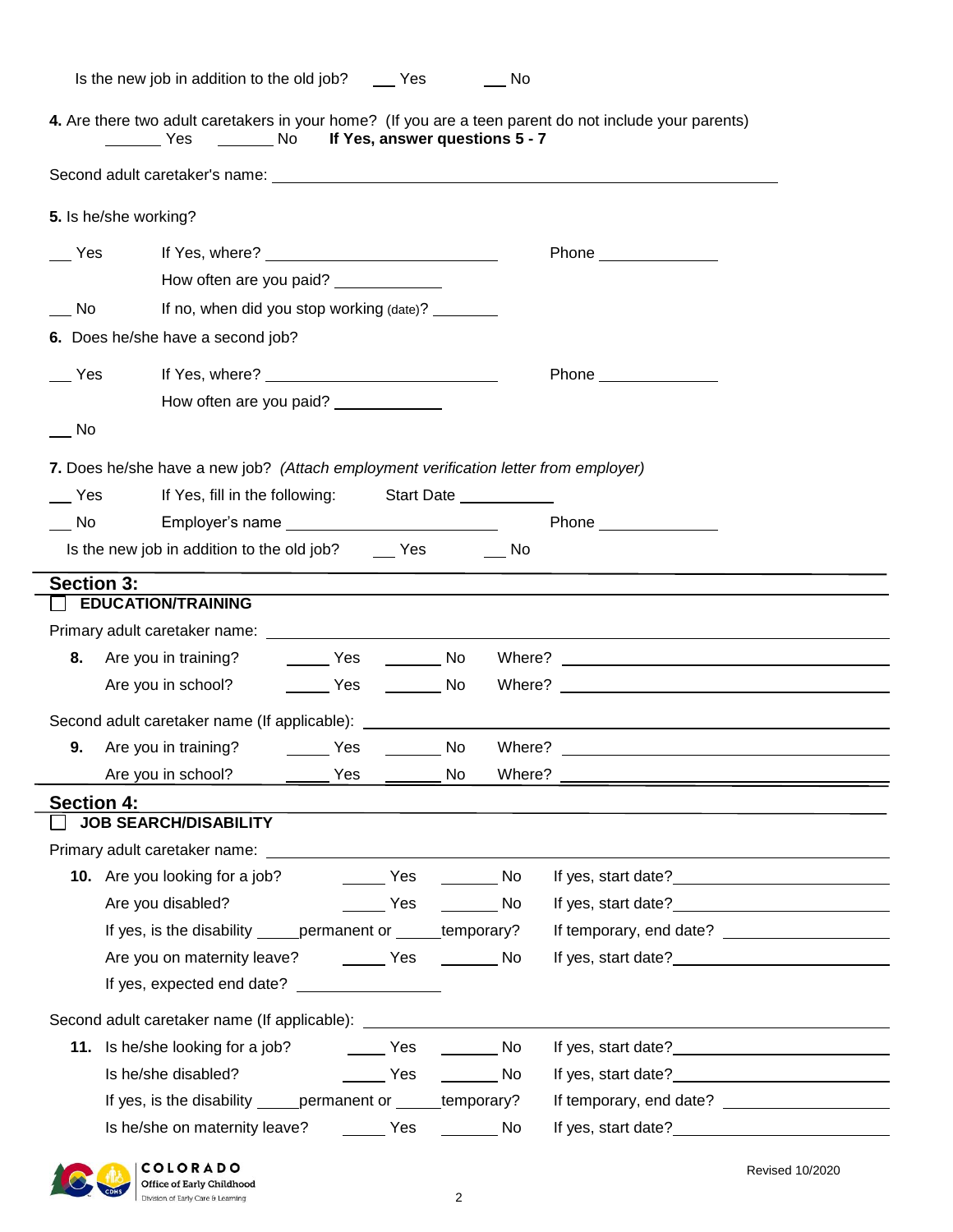# **Section 5:**

#### **HOUSEHOLD INFORMATION**

#### List ALL people in your household:

| Last Name, First Name, Middle Initial             | How related to you?          | Gender<br>M/F           | Date of<br><b>Birth</b> | Children's<br>Immunization<br>information:<br>(codes below) |
|---------------------------------------------------|------------------------------|-------------------------|-------------------------|-------------------------------------------------------------|
|                                                   | <b>SELF</b>                  |                         |                         |                                                             |
|                                                   |                              |                         |                         |                                                             |
|                                                   |                              |                         |                         |                                                             |
|                                                   |                              |                         |                         |                                                             |
|                                                   |                              |                         |                         |                                                             |
|                                                   |                              |                         |                         |                                                             |
|                                                   |                              |                         |                         |                                                             |
|                                                   |                              |                         |                         |                                                             |
|                                                   |                              |                         |                         |                                                             |
| Immunization record codes:<br>IM: Child Immunized | <b>ME:</b> Medical Exemption | RE: Religious Exemption |                         | OT: Other (explain)                                         |

**Are any of the people listed above new to your household? \_\_\_\_Yes \_\_\_\_ No If yes, complete the following information:**

#### **Newly added adults (If applicable) use additional paper if necessary and include all requested information** -L

| Date<br>Entered<br>Home | Last Name, First Name | <b>Social Security Number</b><br>(optional) | <b>Military Status</b>                                                                   | Marital<br>Status (see<br>codes<br>below) | Hispanic or<br>Latino<br>(Y/N) | Race(s)<br>List all that<br>apply, (see<br>codes<br>below) |
|-------------------------|-----------------------|---------------------------------------------|------------------------------------------------------------------------------------------|-------------------------------------------|--------------------------------|------------------------------------------------------------|
|                         |                       |                                             | $\Box$ Active Military<br>(serving full time)<br>□ Military Reserves<br>□ National Guard |                                           |                                |                                                            |
|                         |                       |                                             | □ Active Military<br>(serving full time)<br>□ Military Reserves<br>□ National Guard      |                                           |                                |                                                            |

**Race codes (use all that apply): A**-Asian, **B**-Black/African American, **H-** Hispanic I: American Indian/Alaska Native **P**-Native Hawaiian/Other Pacific Islander, **W**-White

**Marital Status Codes: D**-Divorced, **M**-Married, **S**-Single, **P**-Separated, **W**-Widowed

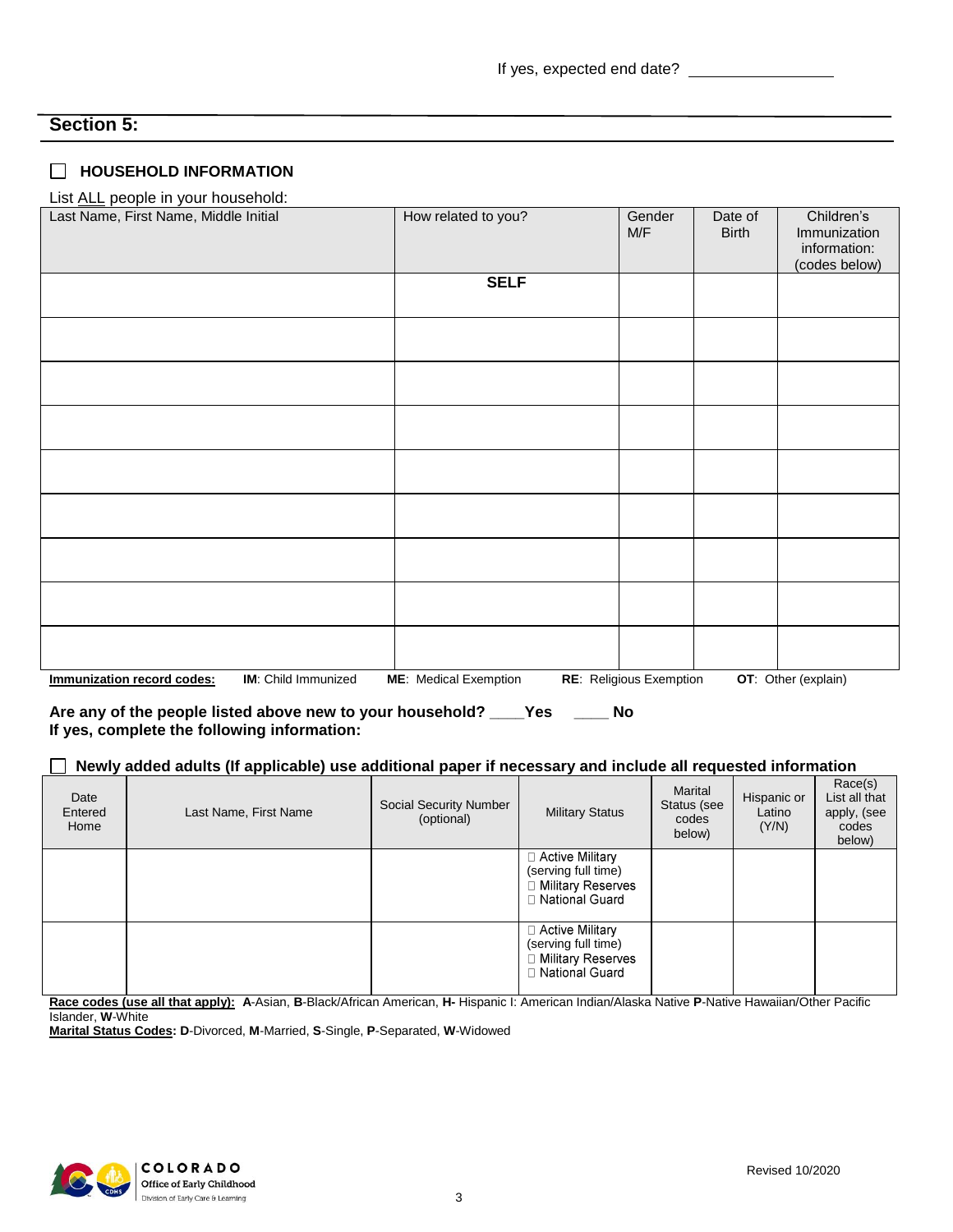|                                                                                                                                                                                                  | Newly added dependents/children (If applicable)                                                                                                                                                                                                                         |                                             |                                     |                                                            |                                               |                                          |                                   |                                               |
|--------------------------------------------------------------------------------------------------------------------------------------------------------------------------------------------------|-------------------------------------------------------------------------------------------------------------------------------------------------------------------------------------------------------------------------------------------------------------------------|---------------------------------------------|-------------------------------------|------------------------------------------------------------|-----------------------------------------------|------------------------------------------|-----------------------------------|-----------------------------------------------|
| Date<br>Entered<br>Home                                                                                                                                                                          | Last Name, First Name                                                                                                                                                                                                                                                   | <b>Social Security</b><br>Number (Optional) | Hispanic<br>or Latino<br>(Y/N)      | Race(s)<br>(List all that<br>apply, see<br>codes<br>below) | Care<br>needed<br>for this<br>child?<br>(Y/N) | <b>Disabled</b><br>child?<br>(Y/N)       | Date<br><b>of</b><br><b>Birth</b> | Immunization<br>information:<br>(codes below) |
|                                                                                                                                                                                                  |                                                                                                                                                                                                                                                                         |                                             |                                     |                                                            |                                               |                                          |                                   |                                               |
|                                                                                                                                                                                                  | If this child is receiving Medicaid, are you interested in a referral to a developmental screening for this child through Early and Periodic<br>Screening Diagnosis and Treatment?                                                                                      |                                             |                                     |                                                            |                                               |                                          |                                   | $\Box$ Yes<br>$\Box$ No                       |
| If this child is not receiving Medicaid, are you interested in a referral to a developmental screening for this child through Part B or C of<br>the Individuals with Disabilities Education Act? |                                                                                                                                                                                                                                                                         |                                             |                                     |                                                            | $\Box$ Yes<br>$\Box$ No                       |                                          |                                   |                                               |
| Last:                                                                                                                                                                                            | Name of Parent(s) outside of household who may have duty for child support:                                                                                                                                                                                             | First:                                      |                                     |                                                            |                                               |                                          |                                   |                                               |
| Date<br>Entered<br>Home                                                                                                                                                                          | Last Name, First Name                                                                                                                                                                                                                                                   | <b>Social Security</b><br>Number (Optional) | Hispanic<br>or Latino<br>(Y/N)      | Race(s)<br>(List all that<br>apply, see<br>codes<br>below) | Care<br>needed<br>for this<br>child?<br>(Y/N) | <b>Disabled</b><br>child?<br>(Y/N)       | Date<br><b>of</b><br><b>Birth</b> | Immunization<br>information:<br>(codes below) |
|                                                                                                                                                                                                  |                                                                                                                                                                                                                                                                         |                                             |                                     |                                                            |                                               |                                          |                                   |                                               |
|                                                                                                                                                                                                  | If this child is receiving Medicaid, are you interested in a referral to a developmental screening for this child through Early and Periodic<br>Screening Diagnosis and Treatment?                                                                                      |                                             |                                     |                                                            |                                               |                                          |                                   | $\Box$ Yes<br>$\Box$ No                       |
| If this child is not receiving Medicaid, are you interested in a referral to a developmental screening for this child through Part B or C of<br>the Individuals with Disabilities Education Act? |                                                                                                                                                                                                                                                                         |                                             |                                     |                                                            | $\Box$ Yes<br>$\Box$ No                       |                                          |                                   |                                               |
| Last:                                                                                                                                                                                            | Name of Parent(s) outside of household who may have duty for child support:                                                                                                                                                                                             | First:                                      |                                     |                                                            |                                               |                                          |                                   |                                               |
| Date<br>Entered<br>Home                                                                                                                                                                          | Last Name, First Name                                                                                                                                                                                                                                                   | <b>Social Security</b><br>Number (Optional) | Hispanic<br>or Latino<br>(Y/N)      | Race(s)<br>(List all that<br>apply, see<br>codes<br>below) | Care<br>needed<br>for this<br>child?<br>(Y/N) | <b>Disabled</b><br>child?<br>(Y/N)       | Date<br><b>of</b><br><b>Birth</b> | Immunization<br>information:<br>(codes below) |
|                                                                                                                                                                                                  |                                                                                                                                                                                                                                                                         |                                             |                                     |                                                            |                                               |                                          |                                   |                                               |
| If this child is receiving Medicaid, are you interested in a referral to a developmental screening for this child through Early and Periodic<br>Screening Diagnosis and Treatment?               |                                                                                                                                                                                                                                                                         |                                             |                                     |                                                            |                                               | $\Box$ Yes<br>$\Box$ No                  |                                   |                                               |
|                                                                                                                                                                                                  | If this child is not receiving Medicaid, are you interested in a referral to a developmental screening for this child through Part B or C of<br>the Individuals with Disabilities Education Act?                                                                        |                                             |                                     |                                                            |                                               |                                          |                                   | $\Box$ Yes<br>$\Box$ No                       |
| Last:                                                                                                                                                                                            | Name of Parent(s) outside of household who may have duty for child support:<br><u> 1989 - Johann Barbara, martxa alemaniar a</u>                                                                                                                                        |                                             |                                     |                                                            |                                               |                                          |                                   |                                               |
| Islander, W-White                                                                                                                                                                                | Race codes (use all that apply):, A-Asian, B-Black/African American, H- Hispanic I: American Indian/Alaska Native P-Native Hawaiian/Other Pacific<br><b>IM:</b> Child Immunized<br>Immunization record codes<br>Are any of the children listed above not U.S. citizens? |                                             | <b>ME:</b> Medical Exemption<br>Yes |                                                            | <b>RE:</b> Religious Exemption                | No If yes, please provide the following: |                                   | <b>OT:</b> Other (explain)                    |

|              | 100           | <b>TVO</b> II yes, please provide the following. |
|--------------|---------------|--------------------------------------------------|
| Child's name | Date of Birth | Alien Registration Information                   |
|              |               |                                                  |
|              |               |                                                  |

# **Are any of the children listed above a part of a Joint Custody or Foster Custody Arrangement?**

| Yes<br>No If yes, please provide the following: |                                    |                         |
|-------------------------------------------------|------------------------------------|-------------------------|
| Child's name                                    | Joint Custody or Foster Custody?   | Date Moved into custody |
|                                                 |                                    | arrangement             |
|                                                 | □Joint Custody<br>□ Foster Custody |                         |
|                                                 | □Joint Custody<br>□ Foster Custody |                         |

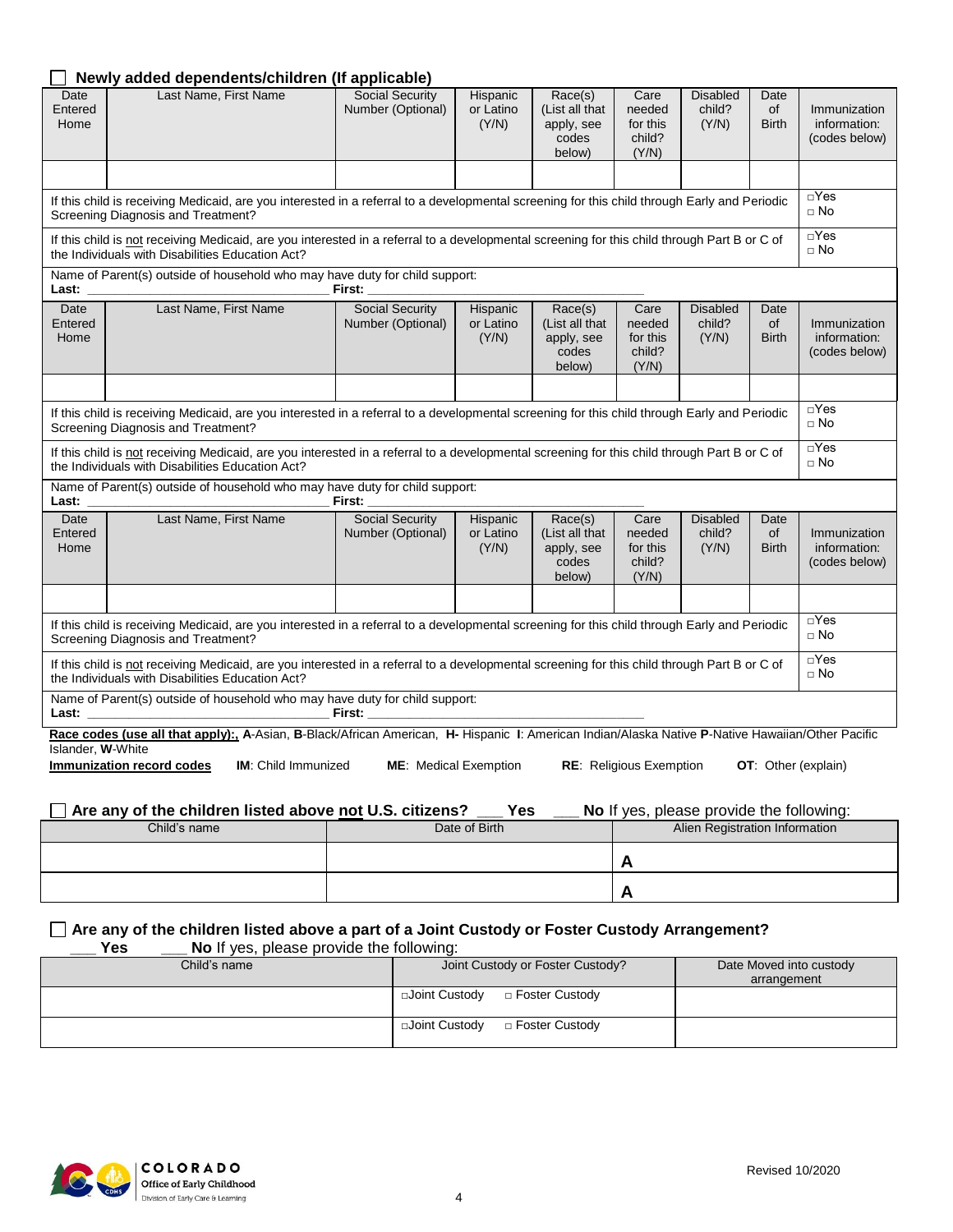| No If yes, please provide the following: | Has anyone left your household? | Yes |  |  |  |
|------------------------------------------|---------------------------------|-----|--|--|--|
|------------------------------------------|---------------------------------|-----|--|--|--|

| Name | Date left | Reason for Leaving |
|------|-----------|--------------------|
|      |           |                    |
|      |           |                    |
|      |           |                    |

# **Section 6:**

### **Other Benefit Program Information**

| Do you or anyone else in your household receive benefits from or participate in any of the  If no, would you like to receive<br>following programs? |                  | more information?       |
|-----------------------------------------------------------------------------------------------------------------------------------------------------|------------------|-------------------------|
| Colorado Works/TANF cash assistance                                                                                                                 | Yes $\Box$ No    | ⊟ No<br>l⊡ Yes          |
| Head Start/Early Head Start                                                                                                                         | Yes<br>$\Box$ No | ⊟ No<br>Yes<br>п        |
| Low-Income Energy Assistance (LEAP)                                                                                                                 | Yes<br>$\Box$ No | ⊟ No<br>$\Box$ Yes      |
| Food Assistance (SNAP)                                                                                                                              | Yes ⊓ No         | $\Box$ No<br>l⊓ Yes     |
| Women, Infants and Children (WIC) Program                                                                                                           | Yes □ No         | ⊟ No<br>П<br>Yes        |
| Child and Adult Care Food Program                                                                                                                   | Yes<br>$\Box$ No | ⊟ No<br>l⊓ Yes          |
| Medicaid/CHP+ Assistance                                                                                                                            | Yes □ No         | $\Box$ No<br>l⊓ Yes     |
| Housing voucher or cash assistance                                                                                                                  | Yes $\Box$ No    | ⊟ No<br>l⊓ Yes          |
| Refugee Medical Assistance                                                                                                                          | Yes.<br>⊟ No     | ⊟ No<br>l⊟ Yes⊣         |
| Individuals with Disabilities Education (IDEA) Services Part B (3-5yrs)                                                                             | Yes<br>$\Box$ No | $\sqcap$ No<br>П<br>Yes |
| Individuals with Disabilities Education (IDEA) Services Part C (0-3yrs)                                                                             | Yes<br>⊟ No      | $\Box$ No<br>l⊓ Yes     |
| Old Age Pension                                                                                                                                     | $\Box$ No<br>Yes | $\Box$ No<br>п<br>Yes   |
| Other (please explain):                                                                                                                             | ⊟ No<br>Yes      | $\Box$ No<br>l⊡ Yes     |

## **Section 7:**

### **EMPLOYMENT OR EDUCATION/TRAINING SCHEDULE(S)**

Please fill in your employment or education/training schedule. If there are two adult caretakers in your household, fill in schedules for both adult caretakers. If you have more than one job, please be sure to include schedules for all employment.

| Example:<br>Schedule:<br>Hours:                      | Mon. (am/pm)<br>$8.00 - 5.00$<br>9 | Tues. (am/pm)<br>$8.00 - 3.00$<br>7 | Weds. (am/pm)<br>$8.00 - 5.00$<br>9 | Thurs. (am/pm)<br>$8.00 - 3.00$<br>7 | Fri. (am/pm)<br>$8.00 - 5.00$<br>9 | Sat.<br>0<br>0 | Sun.<br>0<br>0 |
|------------------------------------------------------|------------------------------------|-------------------------------------|-------------------------------------|--------------------------------------|------------------------------------|----------------|----------------|
| <b>MY SCHEDULE</b>                                   | Mon.                               | Tues.                               | Weds.                               | Thurs.                               | Fri.                               | Sat.           | Sun.           |
| Work                                                 |                                    |                                     |                                     |                                      |                                    |                |                |
| # Hours                                              |                                    |                                     |                                     |                                      |                                    |                |                |
| Education/Training                                   |                                    |                                     |                                     |                                      |                                    |                |                |
| # Hours                                              |                                    |                                     |                                     |                                      |                                    |                |                |
| 2ND ADULT<br><b>CARETAKER</b>                        | Mon.                               | Tues.                               | Weds.                               | Thurs.                               | Fri.                               | Sat.           | Sun.           |
| Work                                                 |                                    |                                     |                                     |                                      |                                    |                |                |
| # Hours                                              |                                    |                                     |                                     |                                      |                                    |                |                |
| Education/Training                                   |                                    |                                     |                                     |                                      |                                    |                |                |
| # Hours<br>If you askes use you as places available. |                                    |                                     |                                     |                                      |                                    |                |                |

If your schedule varies please explain:

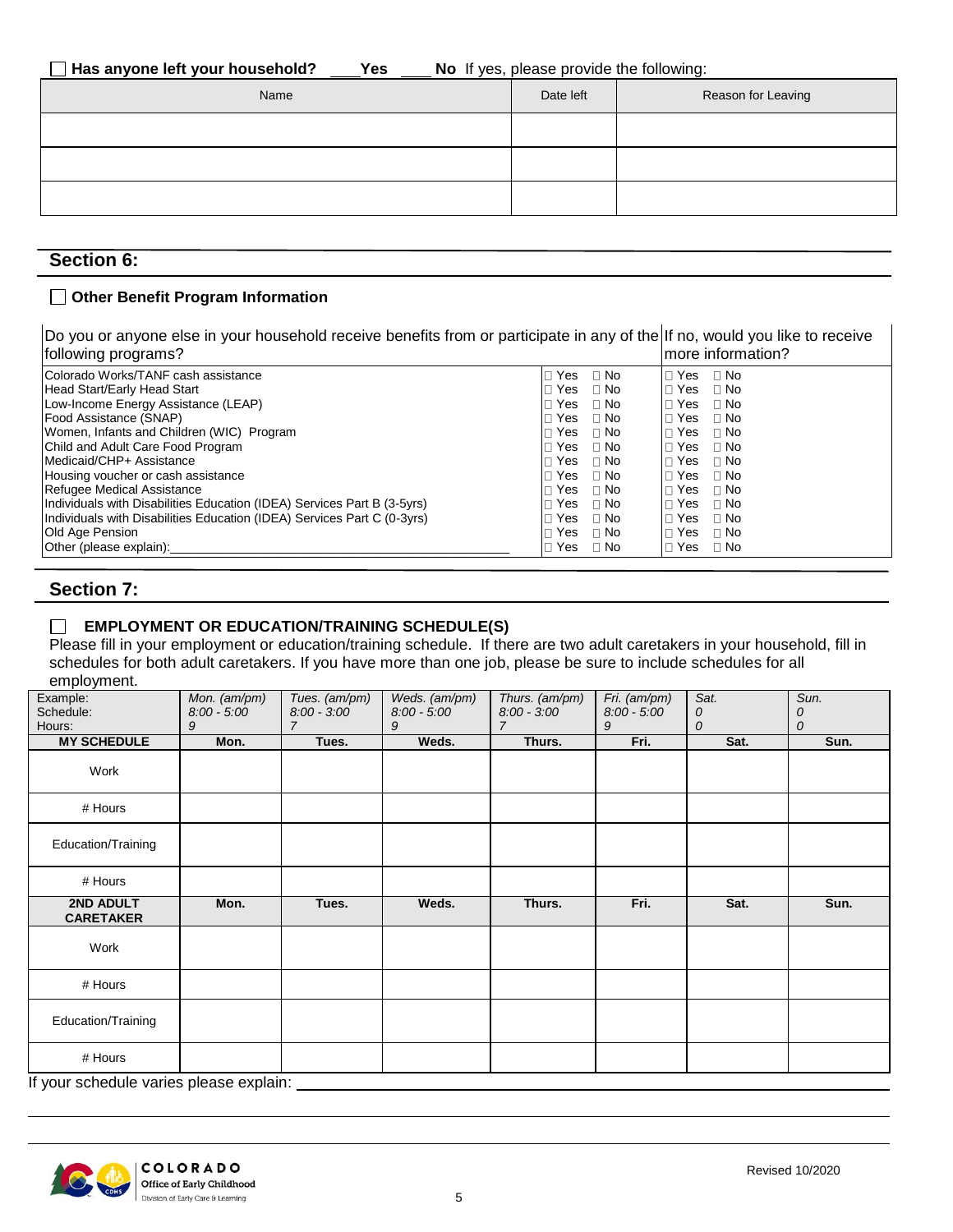# **Section 8:**

### **CHILDREN'S SCHEDULE(S)**

Please fill in each child's schedule. Please indicate when you plan to have your child in care each day for each provider used (if more than one). Note that care will be approved based on eligibility and please attach a copy of each school-aged child's school calendar/schedule.

| Child's Name:                   |                                                                   | <b>Effective Begin</b><br>Date: | <b>Effective End</b><br>Date:  |                                 |                               |      |      |
|---------------------------------|-------------------------------------------------------------------|---------------------------------|--------------------------------|---------------------------------|-------------------------------|------|------|
| Provider Name and License #:    |                                                                   |                                 |                                |                                 |                               |      |      |
| Provider Address:               |                                                                   |                                 |                                |                                 |                               |      |      |
| Example:<br>Schedule:<br>Hours: | Mon. (am/pm)<br>$8:00 - 5:00$                                     | Tues. (am/pm)<br>$8:00 - 3:00$  | Weds. (am/pm)<br>$8:00 - 5:00$ | Thurs. (am/pm)<br>$8:00 - 3:00$ | Fri. (am/pm)<br>$8:00 - 5:00$ | Sat. | Sun. |
| Day                             | Mon.                                                              | Гues.                           | Weds.                          | Thurs.                          | Fri.                          | Sat. | Sun. |
| Schedule                        |                                                                   |                                 |                                |                                 |                               |      |      |
| # Hours                         |                                                                   |                                 |                                |                                 |                               |      |      |
|                                 | Is this child enrolled in a Head Start/Early Head Start Program?  |                                 |                                | $\Box$ Yes                      | $\Box$ No                     |      |      |
| Start:                          | If yes, what is their enrollment start date and end date?<br>End: |                                 |                                |                                 |                               |      |      |

#### **CHILDREN'S SCHEDULE(S)**

Please fill in each child's schedule. Please indicate when you plan to have your child in care each day for each provider used (if more than one). Note that care will be approved based on eligibility and please attach a copy of each school-aged child's school calendar/schedule.

| Child's Name:                   |                                                                   |                                |                                |                                 |                               |       | <b>Effective End</b><br>Date: |
|---------------------------------|-------------------------------------------------------------------|--------------------------------|--------------------------------|---------------------------------|-------------------------------|-------|-------------------------------|
|                                 | Provider Name and License #:                                      |                                |                                |                                 |                               | Date: |                               |
| Provider Address:               |                                                                   |                                |                                |                                 |                               |       |                               |
| Example:<br>Schedule:<br>Hours: | Mon. (am/pm)<br>$8:00 - 5:00$                                     | Tues. (am/pm)<br>$8:00 - 3:00$ | Weds. (am/pm)<br>$8.00 - 5.00$ | Thurs. (am/pm)<br>$8:00 - 3:00$ | Fri. (am/pm)<br>$8:00 - 5:00$ | Sat.  | Sun.<br>10                    |
| Day                             | Mon.                                                              | Tues.                          | Weds.                          | Thurs.                          | Fri.                          | Sat.  | Sun.                          |
| Schedule                        |                                                                   |                                |                                |                                 |                               |       |                               |
| # Hours                         |                                                                   |                                |                                |                                 |                               |       |                               |
|                                 | Is this child enrolled in a Head Start/Early Head Start Program?  |                                |                                | $\Box$ Yes                      | $\Box$ No                     |       |                               |
| Start:                          | If yes, what is their enrollment start date and end date?<br>End: |                                |                                |                                 |                               |       |                               |

#### COPY THIS PAGE AS NEEDED FOR ADDITIONAL CHILD SCHEDULES.

Page \_\_\_\_\_\_\_\_\_\_\_\_\_\_\_of \_\_\_\_\_\_\_\_\_\_\_\_\_

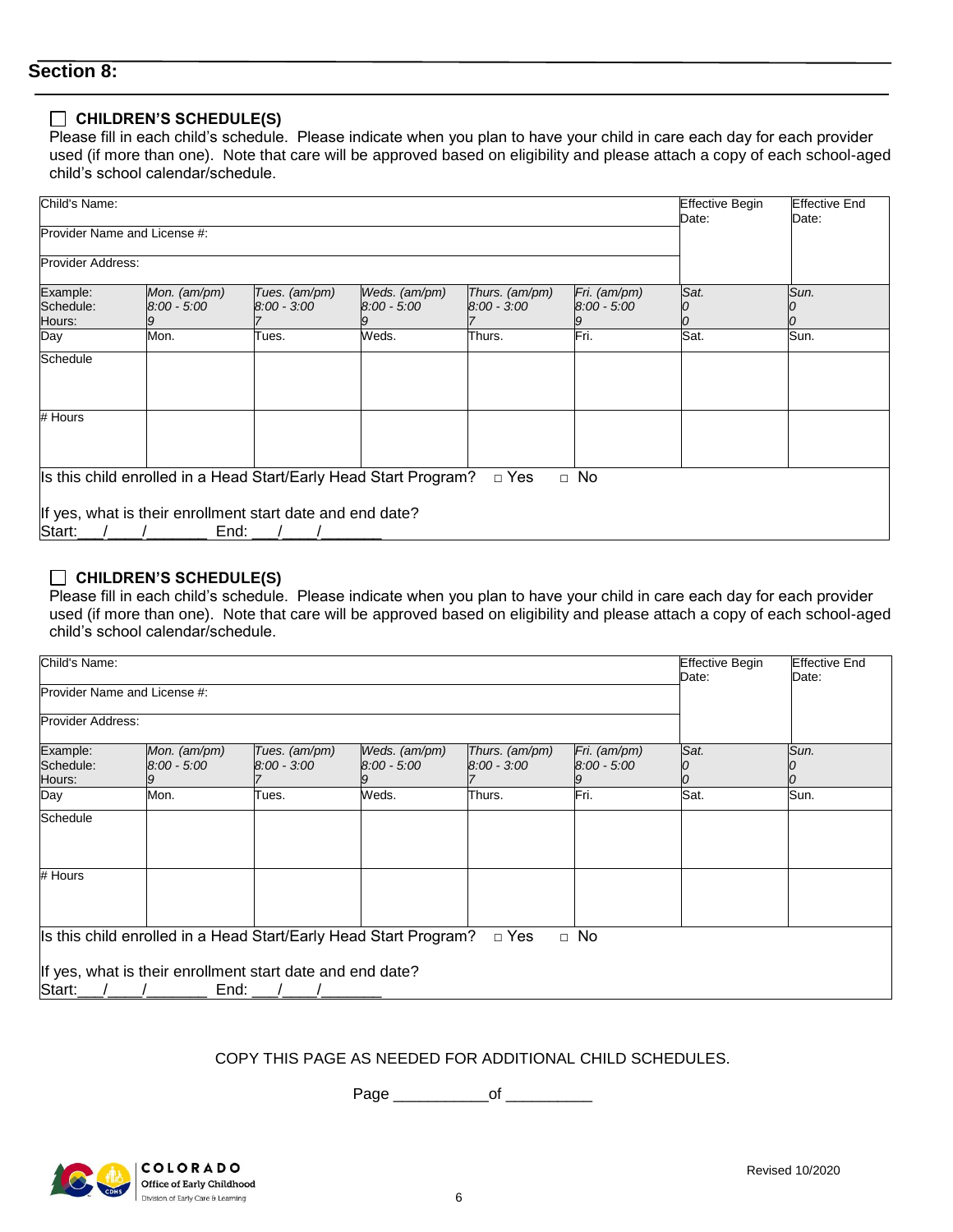# **INCOME QUESTIONS: List** *ALL* **income. If there is no income enter a zero.**

Fill in your total family income per month:

| Income Type                                                                                                                                                       | My Income | 2nd Adult<br>caretaker<br><b>Income</b> | Income Type                                                                           | My Income | 2nd Adult<br>caretaker<br><b>Income</b> |
|-------------------------------------------------------------------------------------------------------------------------------------------------------------------|-----------|-----------------------------------------|---------------------------------------------------------------------------------------|-----------|-----------------------------------------|
| Wages (before taxes)                                                                                                                                              | \$        | \$                                      | \$<br>Social Security survivor's benefits,<br>permanent disability insurance payments |           | \$                                      |
| Self-employed income                                                                                                                                              | \$        | \$                                      | Lease bonuses & royalties                                                             | \$        | \$                                      |
| Tips or _______ % Commission                                                                                                                                      | \$        | \$                                      | Military allotments                                                                   | \$        | \$                                      |
| <b>Child Support</b>                                                                                                                                              | \$        | \$                                      | Strike benefits                                                                       | \$        | \$                                      |
| Alimony Payment                                                                                                                                                   | \$        | \$                                      | Dividends, interest, income from estates or<br>trusts, net rental income, royalties   | \$        | \$                                      |
| Liquid Resources (cash on hand,<br>money in checking or savings<br>accounts, saving certificates, stocks<br>or bonds, or nonrecurring lump sum<br>payments, etc.) | \$        | \$                                      | Retirement and pension payments<br>(Veteran's, Social Security pensions)              | \$        | \$                                      |
| Non-Liquid Resources<br>(licensed/unlicensed automobile,<br>RVs, real property, etc.)                                                                             | \$        | \$                                      | Unemployment insurance                                                                | \$        | \$                                      |
| Worker's compensation                                                                                                                                             | \$        | \$                                      | Other income                                                                          | \$        | \$                                      |
|                                                                                                                                                                   |           |                                         | <b>TOTAL INCOME</b>                                                                   | \$        | \$                                      |
|                                                                                                                                                                   |           |                                         | <b>TOTAL FAMILY INCOME</b>                                                            | \$        |                                         |

 **OTHER INCOME (If applicable) Do you or anyone in your household receive any of the following income? If Yes, please complete the table below.**

| 1. Housing voucher or<br>cash assistance          | $\Box$ Yes | $\Box$ No                              | 2. Food stamp assistance                 | □ Yes<br>$\Box$ No<br>No, I would like<br>0<br>to apply | 3. Refugee cash<br>assistance or medical<br>assistance | □ Yes<br>$\Box$ No      |
|---------------------------------------------------|------------|----------------------------------------|------------------------------------------|---------------------------------------------------------|--------------------------------------------------------|-------------------------|
| 4. Colorado Works/<br><b>TANF</b> cash assistance | $\Box$ Yes | $\Box$ No                              | 5. Supplemental Security<br>Income (SSI) | $\Box$ Yes<br>$\Box$ No                                 | 6. Low-income energy<br>assistance (LEAP)              | $\Box$ Yes<br>$\Box$ No |
| 7. Old age pension                                | $\Box$ Yes | $\Box$ No                              | 8. Americorp Income                      | $\Box$ Yes<br>$\Box$ No                                 |                                                        |                         |
| Name of person receiving income                   |            | Type of income (use number from above) |                                          | How often received? (Monthly, weekly,<br>etc.)          |                                                        |                         |
|                                                   |            |                                        |                                          |                                                         |                                                        |                         |
|                                                   |            |                                        |                                          |                                                         |                                                        |                         |
|                                                   |            |                                        |                                          |                                                         |                                                        |                         |
|                                                   |            |                                        |                                          |                                                         |                                                        |                         |

Other changes or comments you want to make:

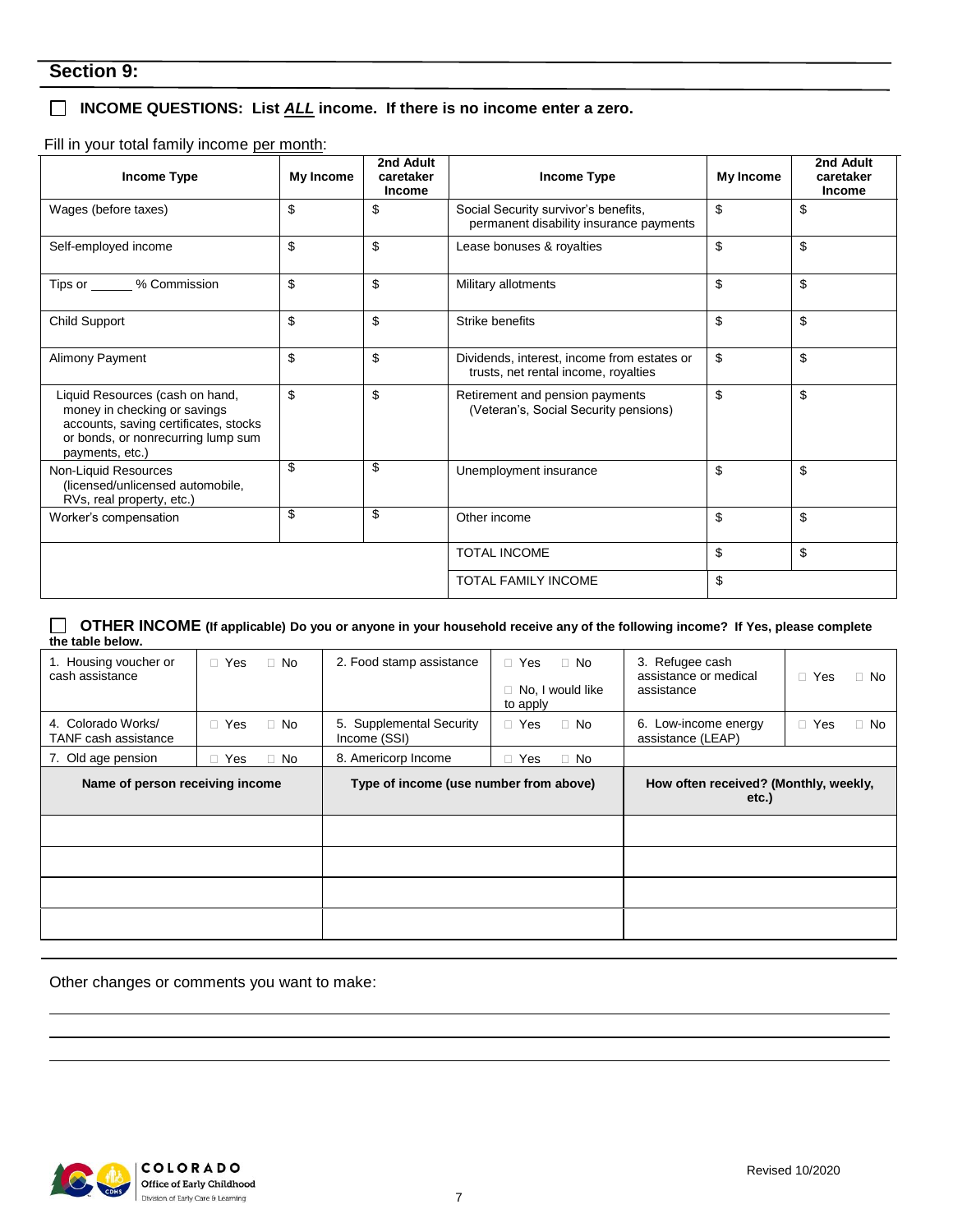I hereby authorize the County Department of Social Services, in the course of administering the social services program, to supply information to any of the entities listed below. I release the county department from any and all liability for supplying such information.

- Any child care provider I may choose to use;
- Any employer for whom I currently work or have worked;
- Any school or training institution I may be attending;
- Any housing authority; and/or,
- Any other information that may be pertinent to my application for or receipt of child care assistance programs including Head Start and Early Head Start.

#### Authorization to Release Information

I authorize the persons, agencies, or institutions entered below to supply information to the County Department of Social Services concerning my application for or receipt of social services. I also allow inspection and reproduction of records in their possession pertaining to me by any authorized representative of the county department. I release the person, agency, or institution from any and all liability for supplying such information.

- Any child care provider I may choose to use;
- Any employer for whom I currently work or have worked;
- Any documentation submitted for self-employment;
- Any school or training institution I may be attending;
- Any housing authority; and/or,
- Any other information that may be pertinent to my application for or receipt of child care assistance programs including Head Start and Early Head Start.

| <b>ESignature of Client:</b>                              | Date: |
|-----------------------------------------------------------|-------|
| <b>ESignature of Spouse and/or Other Adult Caretaker:</b> | Date. |

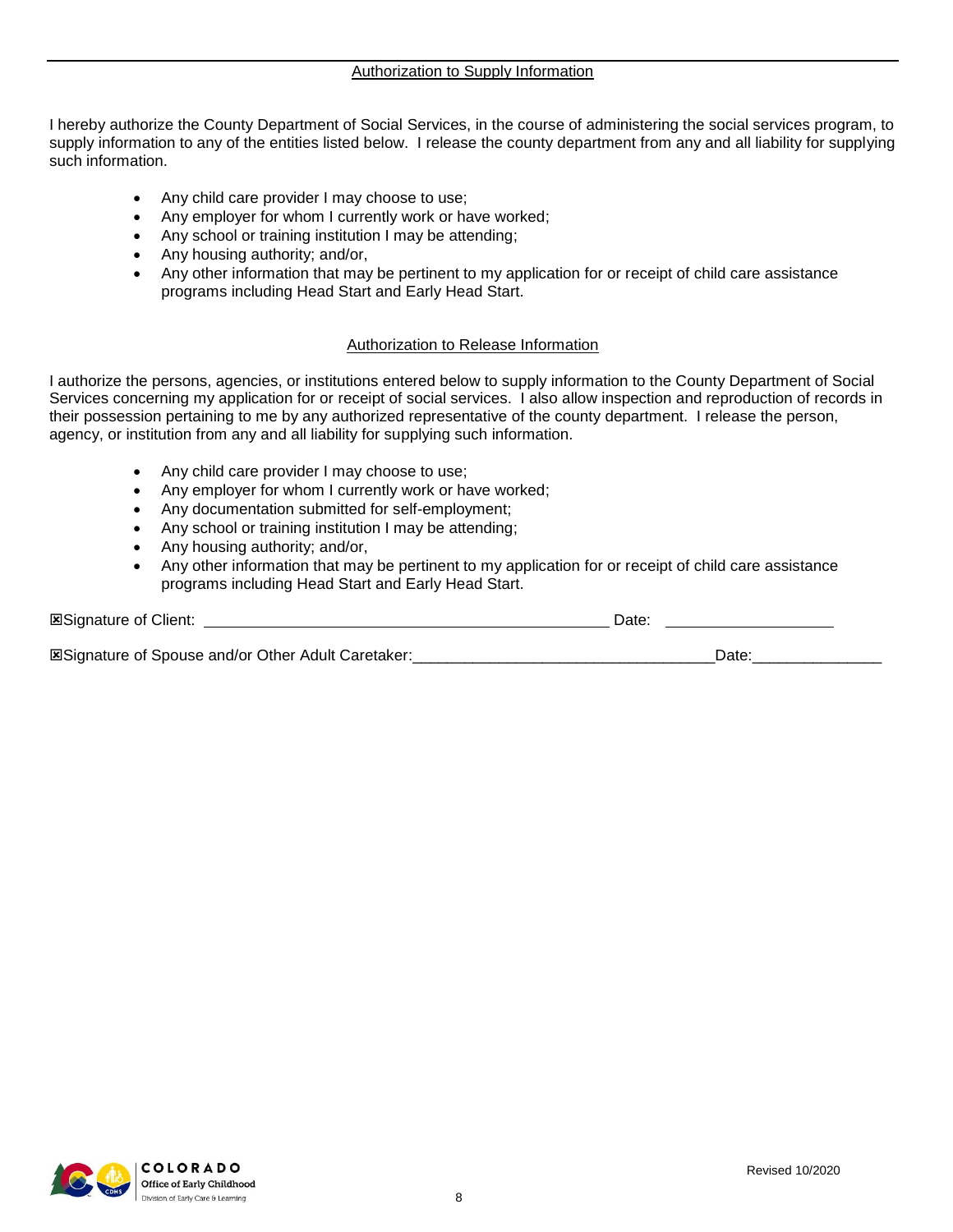#### LOW-INCOME CHILD CARE CLIENT RESPONSIBILITIES AGREEMENT

#### As a recipient of Colorado Child Care Assistance Program (CCCAP) Benefits, I agree to the following:

- 1. To notify my child care worker in writing within ten (10) calendar-days if my total household income exceeds 85% of the State Median Income (SMI) and report within four (4) weeks if my qualifying eligible activity changes. I understand that I must also verify these changes and that I will have to repay any benefits I received for which I was not eligible. Income amounts by household size can be found at [www.coloradoofficeofearlychildhood.com.](http://www.coloradoofficeofearlychildhood.com/)
- 2. To complete the re-determination process, including providing a complete re-determination packet and all required verification, when it is due, in order to maintain my CCCAP benefits.
- 3. To provide my child care worker with a copy of my un-expired picture ID that has been taken in the past ten (10) years issued by a school or U.S. federal or state governmental agency if I am declaring the identity of my child(ren) due to the child(ren) not having identification as part of the application or at re-determination if it was not previously received by my child care worker.
- 4. I agree to provide my child care worker with immunization records for my child(ren) if they are not yet school-age and care is provided outside of my home by an unrelated, Qualified Exempt Child Care Provider.
- 5. To notify my child care worker prior to changing child care providers otherwise the county may not pay for my child care.
- 6. To cooperate with the Child Support Services office for any child that is receiving care and has an absent parent if my county requires cooperation with Child Support Services.
- 7. To use the State approved Attendance Tracking System (ATS) as designed to check my child(ren) in and out of child care on the days that my child(ren) attends child care. If my child care provider has a state approved ATS waiver, I will check my child(ren) in and out as instructed by my child care worker and/or provider.
- 8. To not share my Attendance Tracking System Personal Identification Number (PIN) with my child care provider or any other individual and to notify my child care worker if my child care provider asks for this information.
- 9. To pay the parent fee listed on my child care authorization notice to my child care provider in the month that care is received.
- 10. If my CCCAP case closes and less than thirty (30) days have passed from date of closure before I have provided the verification needed to correct the reason for closure, services may resume as of the date the verification was received by the county. I also understand that I would be responsible for payment during the gap in service.

As a recipient of CCCAP benefits, I acknowledge the following:

- 1. If myself or any teen parent or adult caretaker on my child care case is self-employed I/we must maintain an average income that exceeds business expenses and I agree to track and verify income, expenses, work schedule and need for care to assist in my eligibility determination.
- 2. If child care is provided for an employment or self-employment activity then the taxable gross wages divided by the number of hours worked must equal at least the current federal minimum wage in order to continue receiving child care. If a selfemployment endeavor is less than twelve (12) months old and I am not making minimum wage, I will communicate this to my child care worker so that I may utilize the Self-Employment Launch Period.
- 3. My parent fee is based on countable household income, household size and number of children in care and is subject to change. I will be noticed of my new parent fee at the time of application or re-determination; or, when a reduction/increase of household parent fee occurs.
- 4. If I do not pay my parent fee or make acceptable payment arrangements with my child care provider, I will lose my child care benefits at re-determination and will not be able to receive child care assistance with another child care provider and/or through any other county.
- 5. If myself or another caretaker on my child care case is found to have intentionally given false information by deed or omission, my child care household cannot get child care assistance for twelve (12) months for the first offense, twenty-four (24) months for the second offense, and permanently for the third offense. This crime is subject to prosecution under federal and state laws.

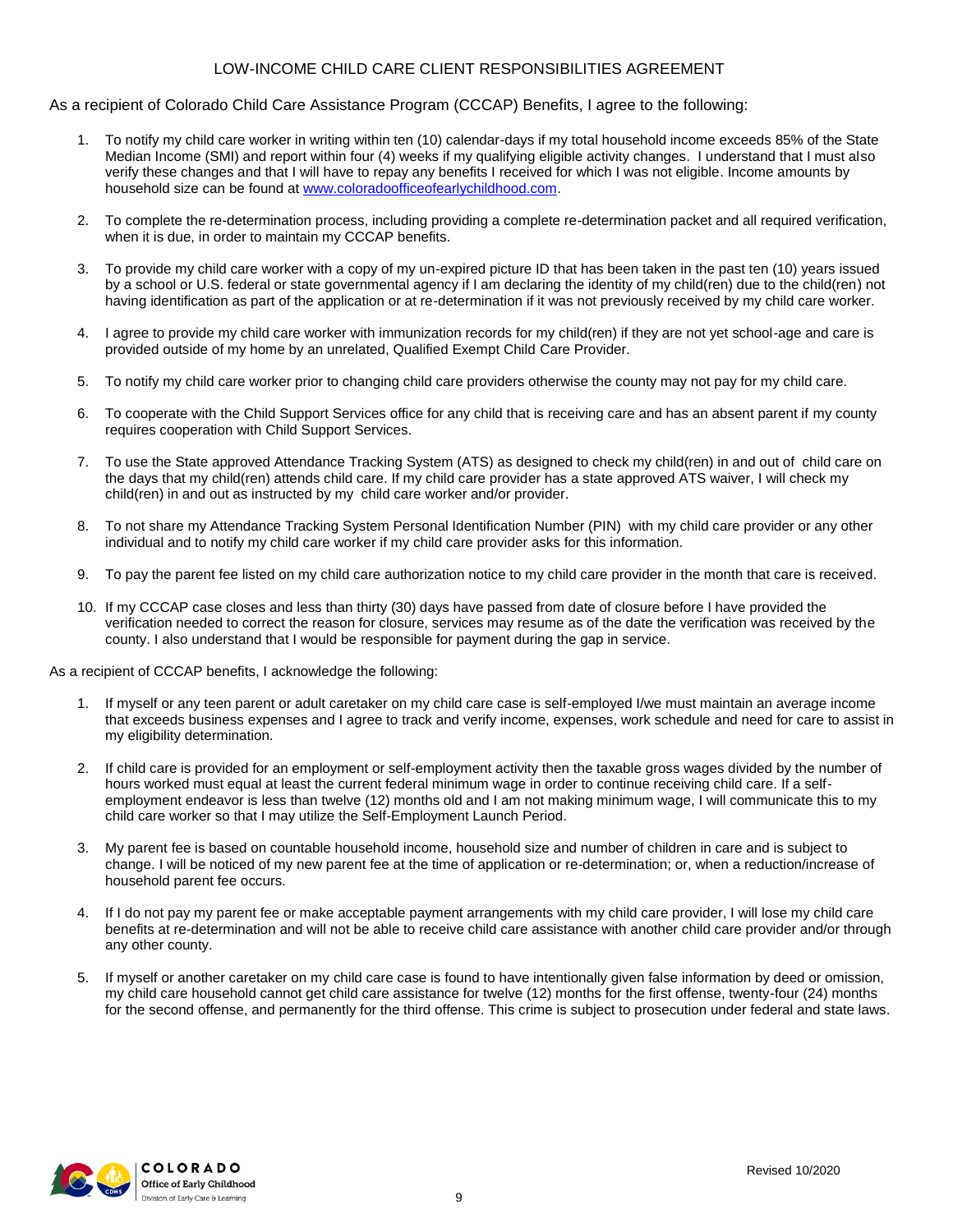#### *YOU MUST READ AND SIGN THIS PAGE*

#### *You must submit the following documentation with this form:* **IF YOU ARE WORKING YOU NEED TO INCLUDE:**

- For self-employed persons, a business ledger and copies of your total business earnings, your business expenditures for the last thirty (30) days, and your expected work schedule. (Please be aware that you must make a profit and you must meet the current Federal Minimum wage to remain eligible.)
- Income verification and verification of the work schedule. You must attach copies of all household members' **pay stubs from the last thirty (30) days.** Please be aware that you must meet the current Federal Minimum Wage to remain eligible.

**If you just started a new job**, you must provide a completed copy of the employment verification letter including: your start date, your wages, your schedule, number of hours/days you work per week, how often you will be paid, and the date of your first paycheck.

**If you lose your job and need child care assistance while looking for work, Job Search Child Care is available on a LIMITED basis and you must have prior approval to use child care services for Job Search.**

#### **IF YOU ARE REQUESTING CARE FOR EDUCATION/TRAINING, YOU NEED TO INCLUDE:**

- A letter from your education/training institution which
	- (1) Verifies you are enrolled and making satisfactory progress.
	- (2) Identifies the program you are enrolled in, and
	- (3) Identifies when you are expected to complete the program.
	- (4) Start and end dates of quarter, semester, or session;
	- (5) Days/time of class and
	- (6) Number of credits.

Thank you for completing this form. If you have any questions call the Child Care Assistance Program (CCAP) at your county department of social/human services.

| <b>Completion Checklist Did vou:</b>       |  |                                  |  |                                               |  |  |  |
|--------------------------------------------|--|----------------------------------|--|-----------------------------------------------|--|--|--|
| Complete Re-determination                  |  | Attach required pay stubs        |  | Attach employment verification letter (if new |  |  |  |
|                                            |  |                                  |  | employment)                                   |  |  |  |
| Sign and date Re-determination             |  | Attach all training information  |  | Attach verification of any other income       |  |  |  |
| Attach work or education/training schedule |  | Attach all education information |  |                                               |  |  |  |

I certify that the information on this form is correct, to the best of my knowledge. I understand that failure to report changes or misreporting information may result in the recovery and/or discontinuance of my child care benefits. I have read and agree to the conditions above for receiving assistance with my child care costs

 **Primary Adult Caretaker Signature Date Date Daytime Phone Date Date** 

 **Other Adult Caretaker Signature <b>Date Date Daytime Phone Date Date Date** 

#### **IMPORTANT REMINDERS:**

**A person found to have intentionally given false information by deed or omission cannot get child care assistance in Colorado for twelve (12) months for the first offense, twenty-four (24) months for the second offense, and permanently for the third offense. This crime is subject to prosecution under federal and state laws.**

You must report changes to income where the total income exceeds eighty-five per cent (85%) of the State Median Income, in writing, within ten (10) calendar days of the change. You must also report if you are no longer in your eligible activity, in writing, within four (4) calendar weeks.

A Change of Eligibility form can be obtained from the Colorado Child Care Assistance Program at your county department of social/human services.

Until you are approved for the Child Care Assistance Program you are responsible for the cost of child care. Please ask your eligibility worker for details.

After you are approved for the Child Care Assistance Program you are responsible for payment of Parental Fees (if applicable) to your Provider. Please ask your eligibility worker for details.

To remain eligible for the Child Care Assistance Program you are responsible for providing all required information to complete your re-determination. Please ask your eligibility worker for details.

A Change of Eligibility form can be obtained from the Colorado Child Care Assistance Program at your county department of social/human services.

Until you are re-determined as eligible for the Child Care Assistance Program you are responsible for the cost of child care.